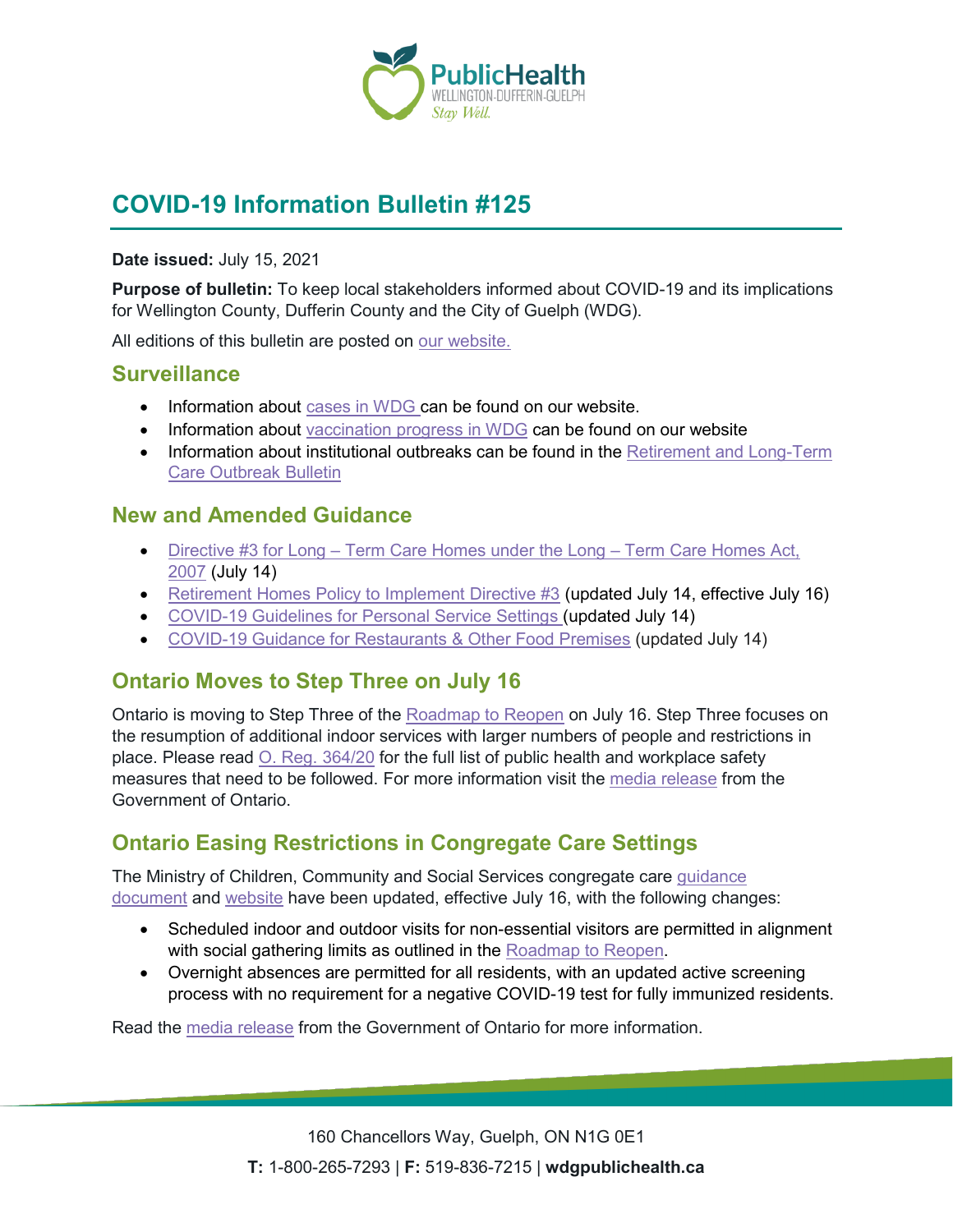

## **Updates to WDG Public Health Vaccine Dashboard**

The Regional Progress tracker on the [vaccine dashboard](https://www.wdgpublichealth.ca/your-health/covid-19-information-public/covid-19-vaccine-information/status-vaccinations-wdg) has been updated. The breakdown of partially vaccinated and fully vaccinated individuals in Wellington, Dufferin and Guelph is now available.

## **Vaccination Receipts**

After you are vaccinated, you can log in to the [provincial portal](https://covid19.ontariohealth.ca/) to download or print an electronic COVID-19 vaccine receipt (PDF) for each dose you have received. Receipts are available regardless of where you were vaccinated (for example, a mass clinic, pharmacy, doctor's office, etc.)

## **Booking Your First and Second Dose COVID Vaccine Appointments**

As of July 8, 2021, an invitation/booking code is no longer required to book a [first or second](https://wdgpublichealth.inputhealth.com/ebooking#new)  dose [vaccine appointment](https://wdgpublichealth.inputhealth.com/ebooking#new) at a WDGPH vaccination clinic. Visit our [website](https://www.wdgpublichealth.ca/your-health/covid-19-information-public/covid-19-vaccine-information/ways-get-your-first-or-second) for details and other ways you can get your first or second dose of vaccine in WDG.

### **Announcements and Changes to Services**

- On July 14, the [Government of Ontario](https://news.ontario.ca/en/release/1000520/ontario-updates-testing-requirements-at-long-term-care-homes) announced it is removing the requirement that fully-immunized and asymptomatic staff, caregivers and visitors be tested before entering long-term care homes.
- On July 14, the [Government of Canada](https://www.canada.ca/en/department-finance/news/2021/07/federal-government-delivers-5-billion-in-pandemic-support-to-provinces-and-territories-for-vaccines-and-health-care.html) announced it is providing \$5 billion to the provinces and territories, distributed equally per capita, to further support vaccination campaigns and ensure our health care systems remain resilient and responsive to Canadians' needs.

### **Additional Resources**

- [Reducing COVID-19 Risk in Community Settings: A Tool for Operators](https://health.canada.ca/en/public-health/services/diseases/2019-novel-coronavirus-infection/guidance-documents/reducing-covid-19-risk-community-settings-tool-operators.html) (July 14)
- [Fully Vaccinated Travellers Entering Canada During COVID-19](https://www.canada.ca/en/public-health/services/diseases/2019-novel-coronavirus-infection/awareness-resources/fully-vaccinated-travellers-covid-19.html) (July 14)
- [Mental Health Resources for Camp Operators](https://www.health.gov.on.ca/en/pro/programs/publichealth/coronavirus/docs/guidance_mental_health_resources_camp_operators.pdf) (July 13)
- [COVID-19 Vaccine Bulletin #31](https://www.wdgpublichealth.ca/sites/default/files/wdgph_covid-19_vaccine_bulletin_31_july_12_2021.pdf) (July 12)
- [For Persons Exempt from Mandatory Quarantine](https://www.canada.ca/en/public-health/services/publications/diseases-conditions/covid-19-information-essential-service-workers.html) (July 9)